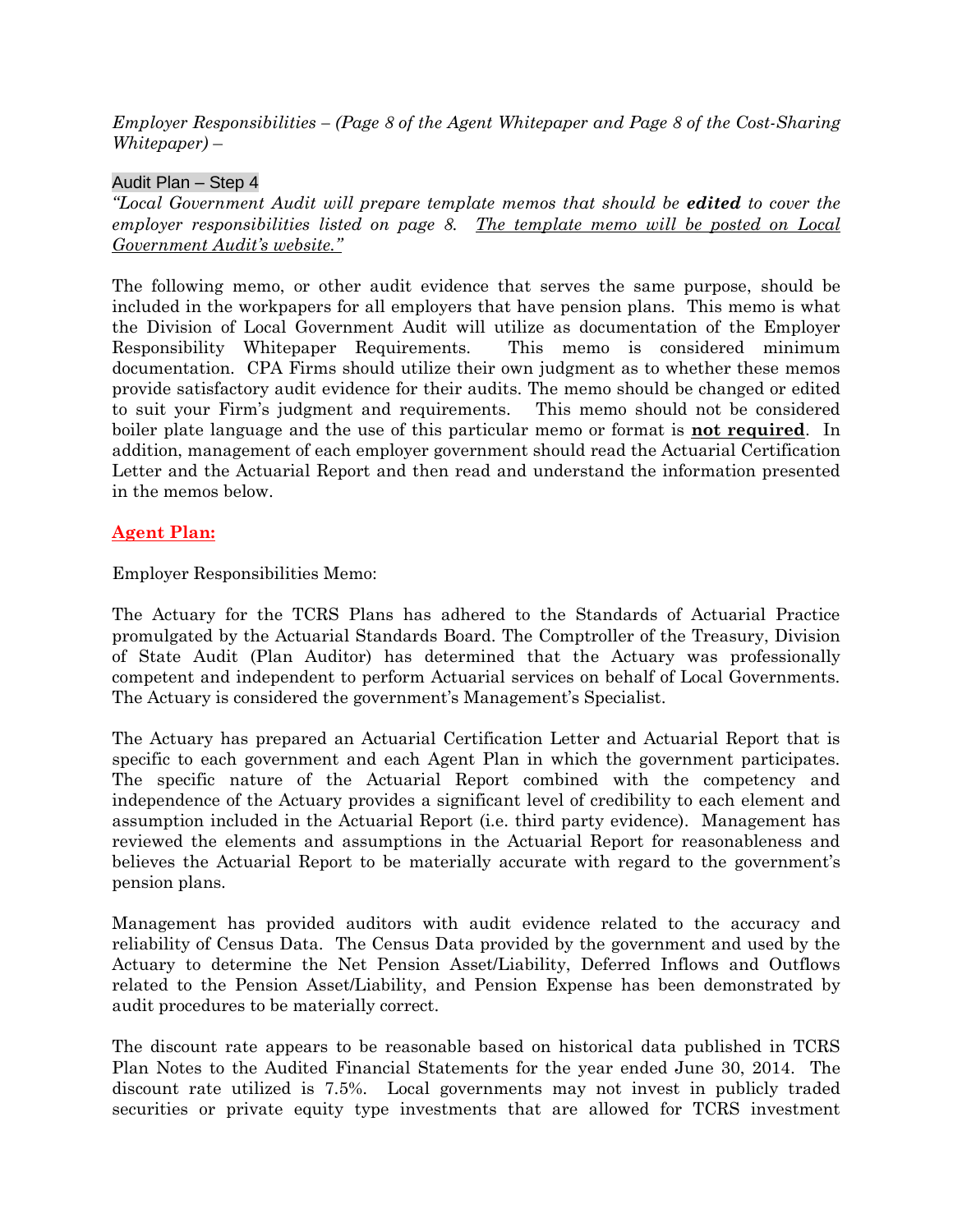purposes. State statutes authorize local governments to make direct investments in bonds, notes, or treasury bills of the U.S. government and obligations guaranteed by the U.S. government or any of its agencies; deposit accounts at state and federal chartered banks and savings and loan associations; repurchase agreements; the State Treasurer's Investment Pool; bonds of any state or political subdivision rated A or higher by any nationally recognized rating service; nonconvertible debt securities of certain federal government sponsored enterprises; and the county's own legally issued bonds or notes. Therefore, the rate of interest for local government investments is not comparable to TCRS rates of return. The 7.5% discount rate appears reasonable based on historical evidence as published in the June 30, 2014 Audit Financial Statements for the Plan:

Rate of Return - For the year ended June 30, 2014, the money-weighted rate of return on pension plan investments, net of pension plan investment expense, was 16.5 percent. The money-weighted rate of return expresses investment performance, net of investment expense, adjusted for the changing amounts actually invested. The TCRS plan financial statements and historical rates of return can be found at the following website [http://www.treasury.state.tn.us/TCRS\\_Report/2014/Investment%20Section.pdf](http://www.treasury.state.tn.us/TCRS_Report/2014/Investment%20Section.pdf) . The historical rates of return support the 7.5% discount rate.

Management considers the underlying Census Data and the Discount Rate to be the most crucial elements in determining pension costs. Management makes decisions about COLAs and Employee contribution rates.

## *I have read the above memo, the Actuarial Certification Letter, and the Actuarial Report for the Pension Plans in which our government participates. I understand the memo and agree with the conclusions formed within the memo.*

**Management Designee:** Signature \_\_\_\_\_\_\_\_\_\_\_\_\_\_\_\_\_\_\_\_\_\_\_ Date

## **Cost-Sharing Plan:**

Employer Responsibilities Memo:

The Actuary for the TCRS Plans has adhered to the Standards of Actuarial Practice promulgated by the Actuarial Standards Board. The Comptroller of the Treasury, Division of State Audit (Plan Auditor) has determined that the Actuary was professionally competent and independent to perform Actuarial services on behalf of State and Local Governments.

The Actuary has prepared an Actuarial Certification Letter and Actuarial Report that is relates to the Teacher Cost-Sharing plan in total. All participants in the plan are Teachers. Retirement options are regulated by the State Statute for all Teachers in all jurisdictions. COLAs are regulated by the TCRS Funding Board for all teachers in all jurisdictions. These facts, when considered in combination with the competency and independence of the Actuary, provide a significant level of credibility that the elements and assumptions in the Actuarial Report relate directly to each local government. Management has reviewed the elements and assumptions in the Actuarial Report for reasonableness and believes the